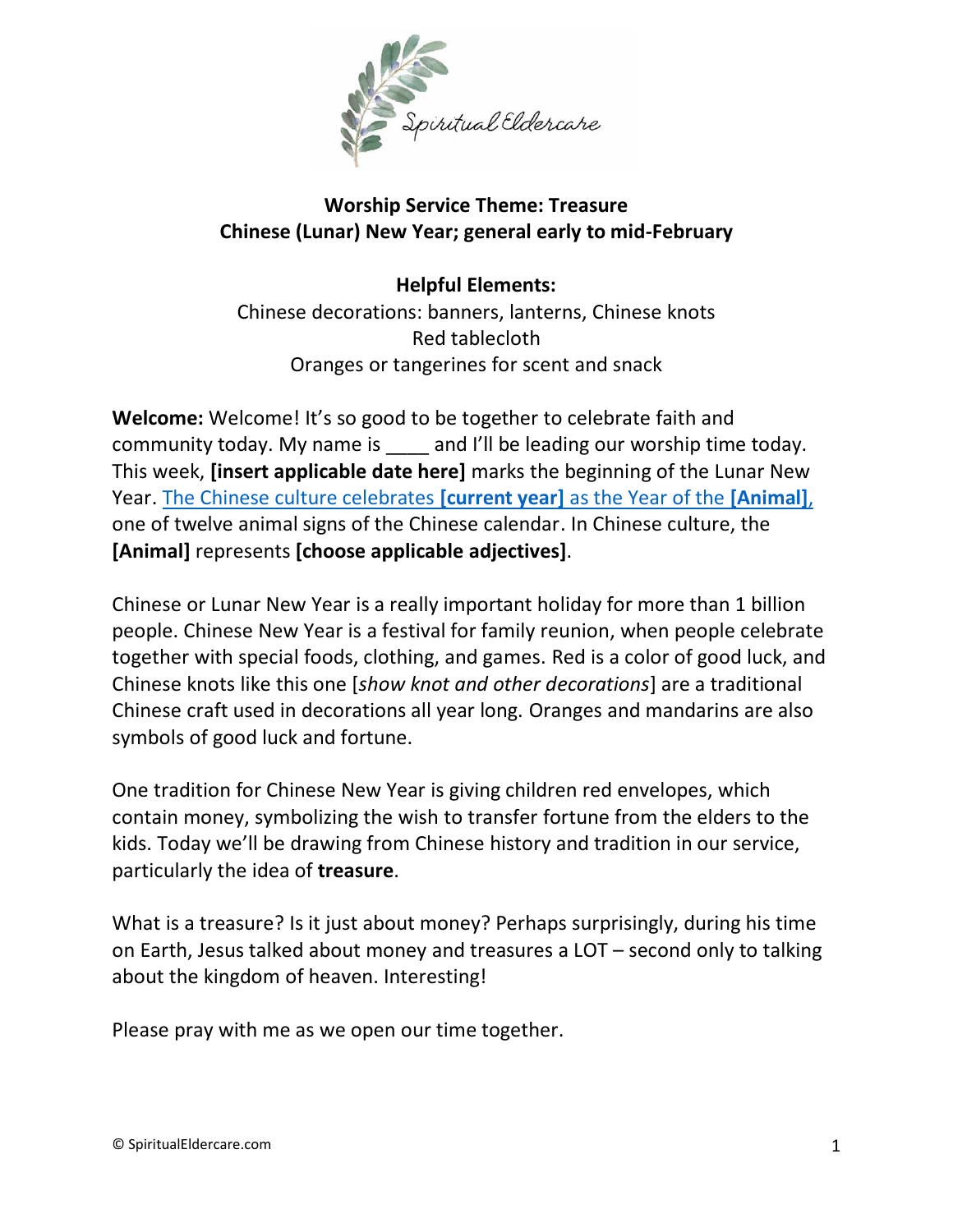**Opening Prayer:** Great and loving God, we ask your Holy Spirit to bless our time together and to refresh us with your presence. In the midst of a world full of trouble and strife, we thank you for watching over us, guiding us, and as we confess our sins, for forgiving us. Enable us to enter your presence today joyfully and reverently, and let us depart with the assurance that our sins are forgiven. Fill us, O God, with the peace that passes all understanding. Amen.

### **Opening Hymn: Doxology, p. 1**

**Statement of Faith, p. 2:** Let us affirm our statement of faith by reciting "The Lord is My Shepherd" together:

The Lord is my shepherd; I shall not want.

**<sup>2</sup>**He maketh me to lie down in green pastures: he leadeth me beside the still waters.

<sup>3</sup> He restoreth my soul: he leadeth me in the paths of righteousness for his name's sake.

**<sup>4</sup>** Yea, though I walk through the valley of the shadow of death, I will fear no evil: for thou art with me; thy rod and thy staff they comfort me.

**<sup>5</sup>** Thou preparest a table before me in the presence of mine enemies: thou anointest my head with oil; my cup runneth over.

**6** Surely goodness and mercy shall follow me all the days of my life: and I shall dwell in the house of the Lord forever.

#### **Hymns:**

**We Gather Together, p. 3 For the Beauty of the Earth, p. 4 Joyful, Joyful, p. 5**

**First reading:** From the second chapter of the book of Proverbs:

My child, if you receive my words

and treasure up my commandments with you,

**<sup>2</sup>**making your ear attentive to wisdom

and inclining your heart to understanding; …

**4** if you seek wisdom like silver

and search for it as for hidden treasures,

**5** then you will understand the fear of the Lord and find the knowledge of God.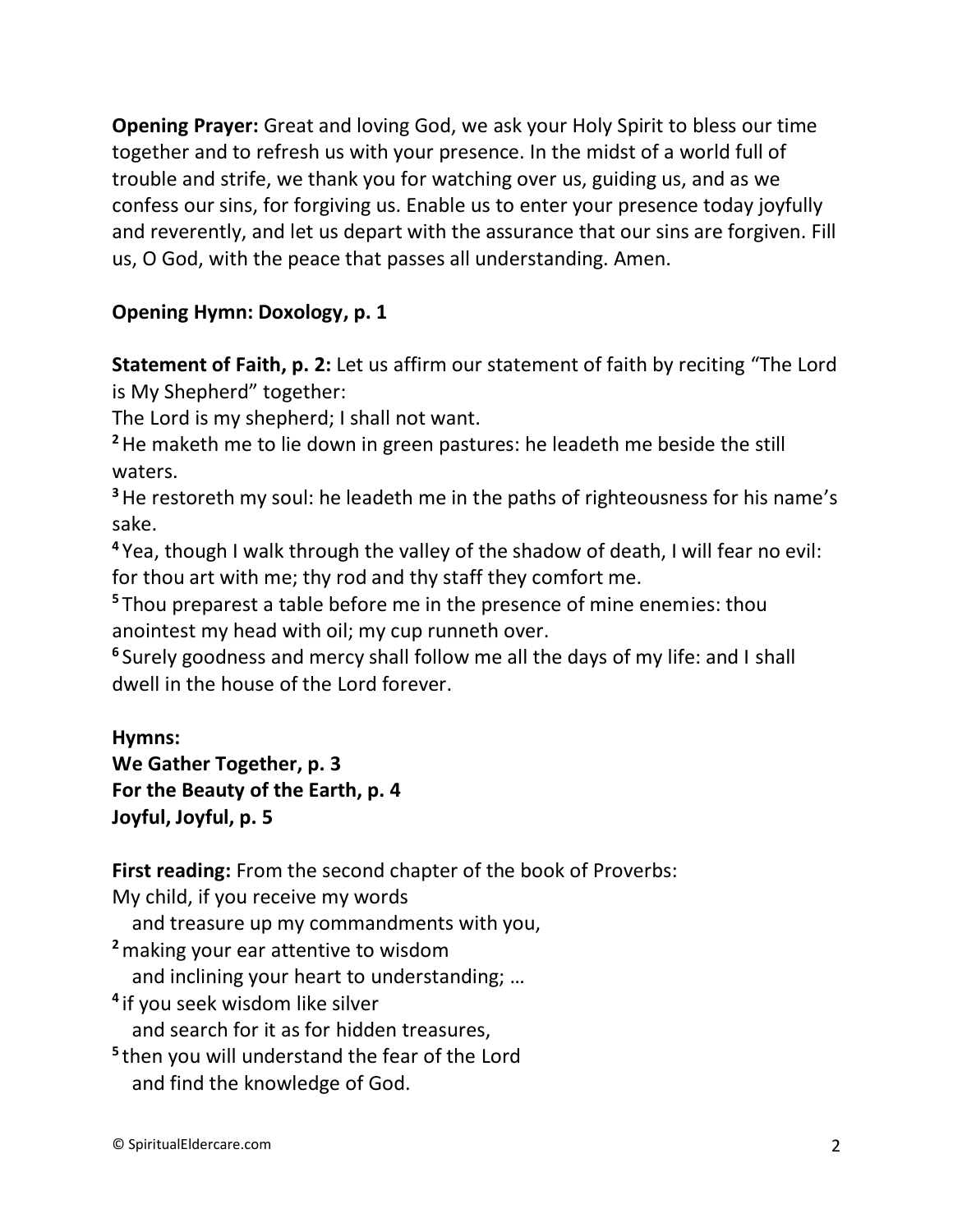**6** For the Lord gives wisdom; from his mouth come knowledge and understanding … **<sup>9</sup>** Then you will understand righteousness and justice and equity, every good path; **<sup>10</sup>** for wisdom will come into your heart, and knowledge will be pleasant to your soul.

This is the word of the Lord; thanks be to God.

**Hymns: Jesus Loves Me, p. 6 Oh, How I love Jesus, p. 7 Holy, Holy, Holy, p. 8**

**Second reading:** From the twelfth chapter of the gospel of Luke:

*[v. 15-20 are optional:]* **<sup>15</sup>** Jesus said to the crowd, "Take care, and be on your guard against all covetousness, for one's life does not consist in the abundance of possessions." **<sup>16</sup>**And Jesus told them a parable, saying, "The land of a rich man produced plentifully, **<sup>17</sup>** and the rich man thought to himself, 'What shall I do, for I have nowhere to store my crops?' **<sup>18</sup>**And the rich man said, 'I will do this: I will tear down my barns and build larger ones, and there I will store all my grain and my goods. **<sup>19</sup>**And I will say to my soul, "Soul, you have ample goods laid up for many years; relax, eat, drink, be merry."' **<sup>20</sup>** But God said to the rich man, 'Fool! This night your soul is required of you, and the things you have prepared, whose will they be?'"…

**<sup>22</sup>** Then Jesus said to his disciples … "**<sup>29</sup>**Do not seek what you are to eat and what you are to drink, nor be worried. **<sup>30</sup>** For all the nations of the world seek after these things, and your Father knows that you need them. **<sup>31</sup>**Instead, seek God's kingdom, and [all you need] will be added to you. **<sup>32</sup>** Fear not, little flock, for it is your Father's good pleasure to give you the kingdom. **<sup>33</sup>** Sell your possessions, and give to the needy. Provide yourselves with … a treasure in the heavens that does not fail, where no thief approaches and no moth destroys. **<sup>34</sup>** For where your treasure is, there will your heart be also."

This is the word of the Lord; thanks be to God.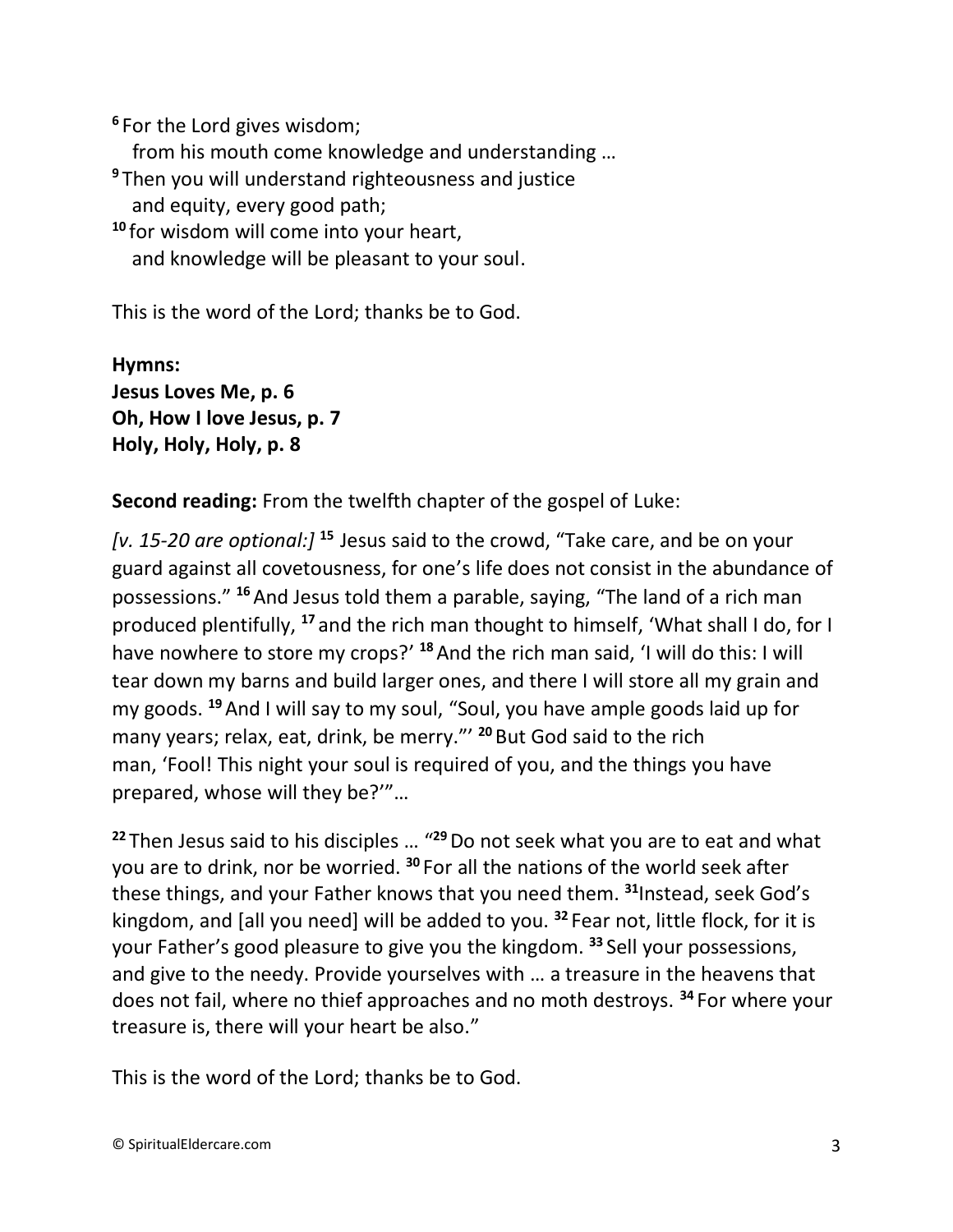# **Hymns: His Eye is on the Sparrow, p. 9 Leaning on the Everlasting Arms, p. 10**

**Interactive Homily:** Chinese New Year celebrations include blessings or greetings for things everyone values: health, family, and wealth or fortune.

We may think that "treasure" doesn't have any connection to our lives of faith, but think again! Both the Old and New Testament talk a LOT about money and where we find value.

- Let's review: What is treasure? Is it just money? What things do you treasure?
	- o freedom; family; friends; children; wisdom and understanding; faith
	- o There may be physical possessions that you treasure; what kinds of things?
		- letters, mementos, jewelry, special clothing, artwork, musical instruments
- It's very natural to love certain special things; but what eventually happens to *all physical things*?
	- o They break, wear down, disintegrate. We enjoy things in the here and now, but they don't last forever.
- What about the nonphysical treasures that we mentioned, things like friendship and love? How do we "own" nonmaterial treasures?
	- o Nonmaterial treasures are not like a possession that eventually goes away. Nonmaterial things like relationships can be treasured forever in our hearts, minds, and souls.
- "Jesus talked a lot about money. Sixteen of Jesus' thirty-eight parables concern how to handle money and possessions. In the Gospels, an amazing one out of ten verses (288 in all) deal directly with the subject of money."<sup>1</sup>
	- $\circ$  I wonder why so many people strive after money more than anything else? What do we think money will do?
		- Keep us safe, secure
		- Make sure we get whatever we need
- We *are* supposed to work; honest labor is a gift from God. But Jesus says, "Don't *worry* about what you're going to eat and drink…" Why does Jesus say this?

<sup>1</sup> https://www.preachingtoday.com/illustrations/1996/december/410.html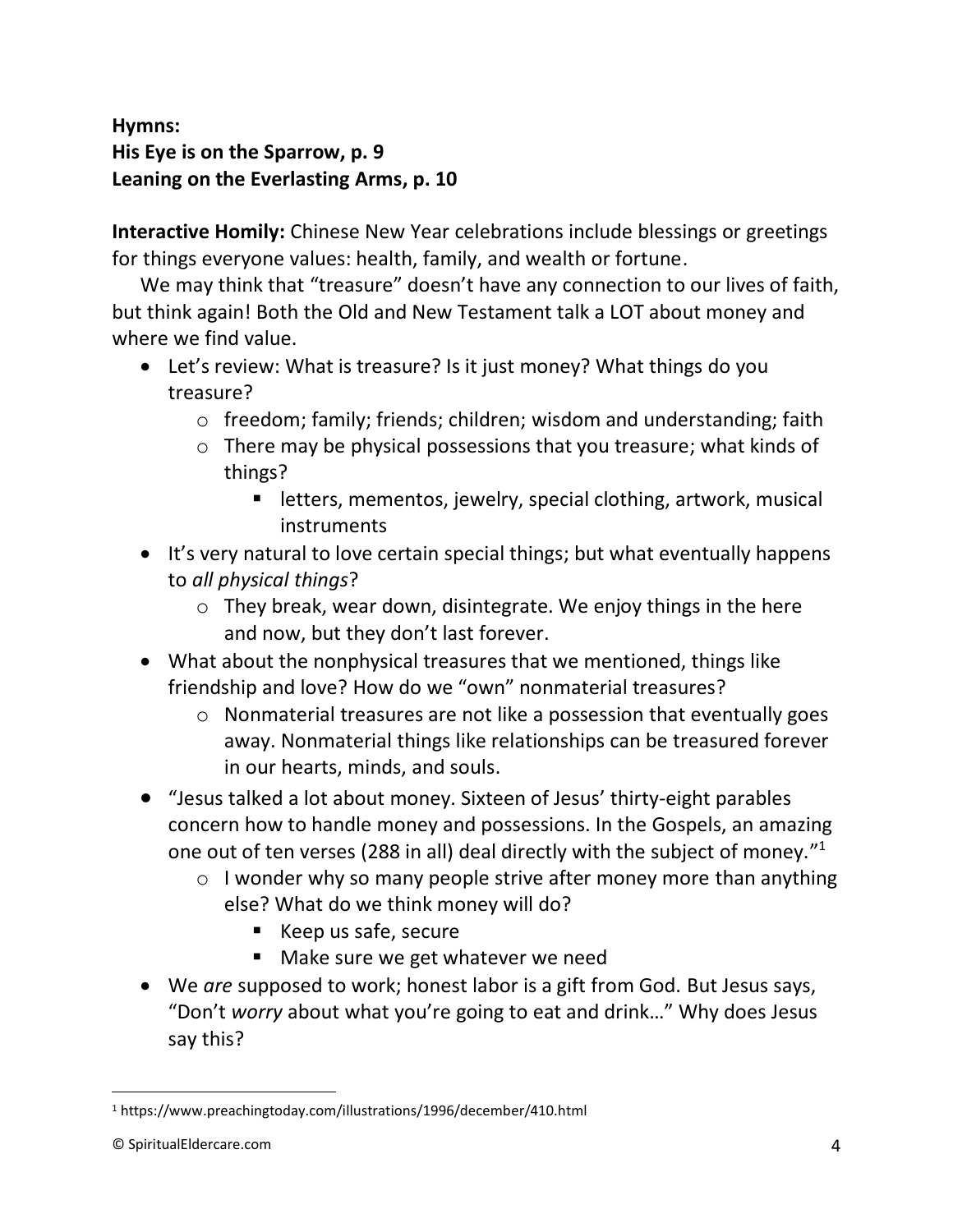- o It's not your work or money that makes you safe. God our Father provides for us! We have total freedom from worry.
- What can we do instead of worrying and striving after treasure?
	- $\circ$  Praise God and pray for what we need "hallowed be thy name ... give us this day our daily bread."
	- o Give to others; help others; trust that God will provide: "Your Father knows that you need food and drink and clothing."

Let us pray in silence for a moment, asking for renewed trust in God's promise to take care of all our needs.

**(Silent Prayer)** … Lord, hear our prayers. Now let us pray the Lord's prayer together:

**Lord's Prayer:** Our Father, who art in heaven, hallowed be thy name. Thy kingdom come, thy will be done, on earth as it is in heaven. Give us this day our daily bread, and forgive us our trespasses, as we forgive those who trespass against us. And lead us not into temptation, but deliver us from evil. For thine is the kingdom, the power, and the glory forever, Amen.

**Hymns: He's Got the Whole World, p. 12 In the Garden, p. 13 Standing on the Promises, p. 14**

## **Third Reading:** Chinese Quotes on True Treasure

I have just three things to teach: simplicity, patience, compassion. These three are your greatest treasures. –ancient Chinese philosopher Lao Tzu

Learning is a treasure that will follow its owner everywhere. Learning is a treasure no thief can touch. –Chinese Proverb

If you are planning for a year, sow rice; if you are planning for a decade, plant trees; if you are planning for a lifetime, educate people. –Chinese Proverb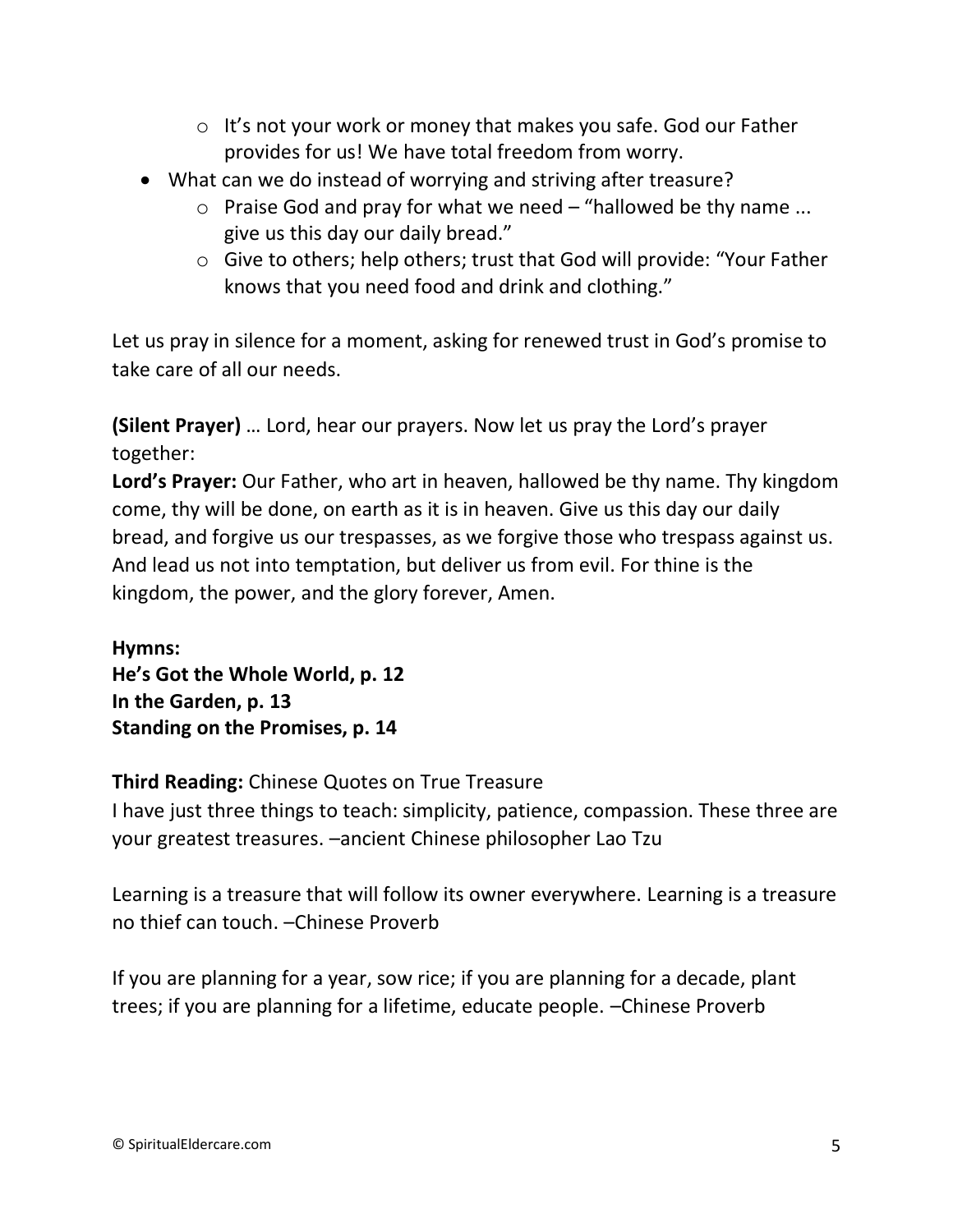Coarse rice to eat, water to drink, my bended arm for a pillow—therein is happiness. Wealth and rank attained through immoral means are nothing but drifting clouds. –ancient Chinese teacher and philosopher Confucius

**Hymns: It is Well with My Soul, p. 15 Amazing Grace, p. 16**

**Fourth Reading:** A Chinese Folktale: "Lord of the Cranes"

There are places in China where the mountains reach all the way up to the clouds. High up on one of these mountains lived a wise old man. His name was Tian, which means "heaven." There among the clouds lived Tian's friends, the cranes. Tian fed them and cared for them. Tian was devoted to these birds, and they would do anything for him. That is why Tian was called Lord of the Cranes.

One day Tian decided to go down to the city. He wanted to see if people were remembering to be kind and generous. So Tian settled himself on the back of a crane and flew through the clouds.

In the city, Tian disguised himself as a beggar. Day after day, Tian went begging through the streets of the beautiful city. Many wealthy people passed by, but not a single person dropped a coin in Tian's cup.

One evening Tian arrived at a small inn. Wang, the owner, welcomed him. "Could you give me a little something to eat and drink?" asked Tian. "I'm sorry, but I have no money to pay."

Wang smiled cheerfully and waved away the apology. "Sit down. Take a rest!" Wang brought the old man a warm bowl of soup, rice, tea, and a plate of sizzling meat. Tian's heart was as full as his belly when he left the inn that evening.

From then on, Tian came every day to Wang's inn, where he was always welcome. Many months went by in this way. One day, Tian said to Wang, "I am deeply in your debt. You have been so good to me, I must find a way to repay you." Wang was quite surprised. "But you do not need to repay me! What I have given to you, I've given gladly. It makes me happy when I can help someone." Tian smiled.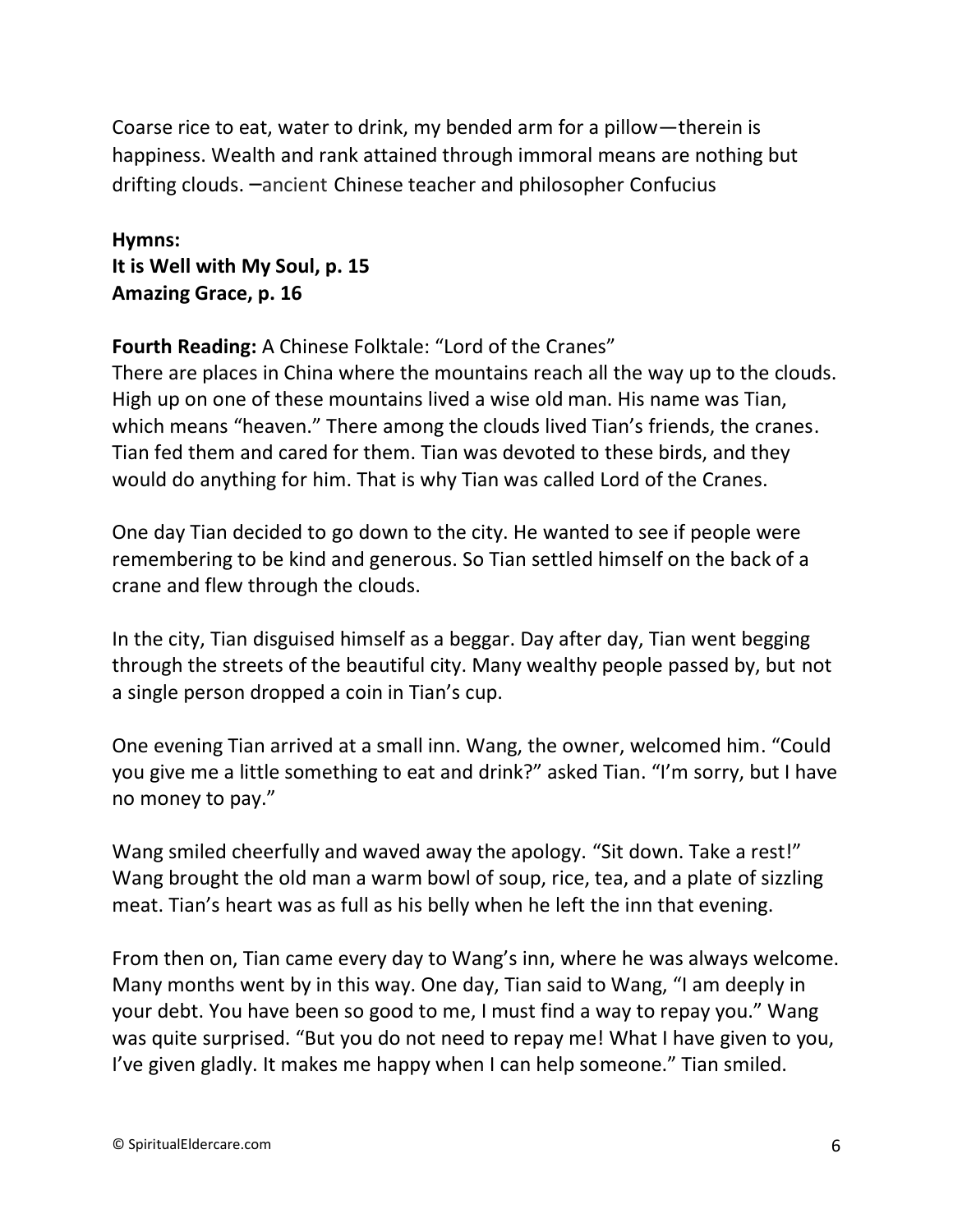"Nonetheless, I would like to repay you. Of course, I have no money, but I can give you something else…"

Tian untied a gourd from his walking stick and used it like the finest paintbrush to paint a picture of three cranes on the wall of the inn. Wang was astonished. "It is wonderful!" he exclaimed.

"Just wait, it gets better!" said Tian with a smile. He started to sing and clap his hands—and one by one the cranes fluttered off the wall and danced to Tian's song.

Wang's eyes and mouth were wide with astonishment. "Let your guests be merry," Tian said. "When they start singing and clapping, the cranes will dance." Tian turned to the door. "Wait," Wang called, "Who are you, good sir?" But Tian just gave a friendly wave and disappeared.

Soon everyone in the city was talking about the wondrous dancing cranes at Wang's Inn. More and more people came every day to marvel at the beautiful birds. Before long, Wang was one of the richest men in the city, but he always kept a seat free and a bowl of soup ready for anyone in need.

One day Tian returned. Wang hurried to greet him and brought him a delicious meal. "You have made me a rich and happy man," Wang said. "How can I ever repay you?"

"Teach others to be as kind and generous to the poor as you have been to me," said Tian. "That is my only wish."

**Hymns: When the Saints Go Marching In, p. 17 How Great Thou Art, p. 18**

**Closing Blessing:** (Strike bell as you say the word "Lord")

The Lord bless you and keep you; the Lord make his to face shine upon you, and be gracious unto you; the Lord lift up his countenance upon you, and grant you peace. In the name of the Father, and of the Son, and of the Holy Spirit. Amen.